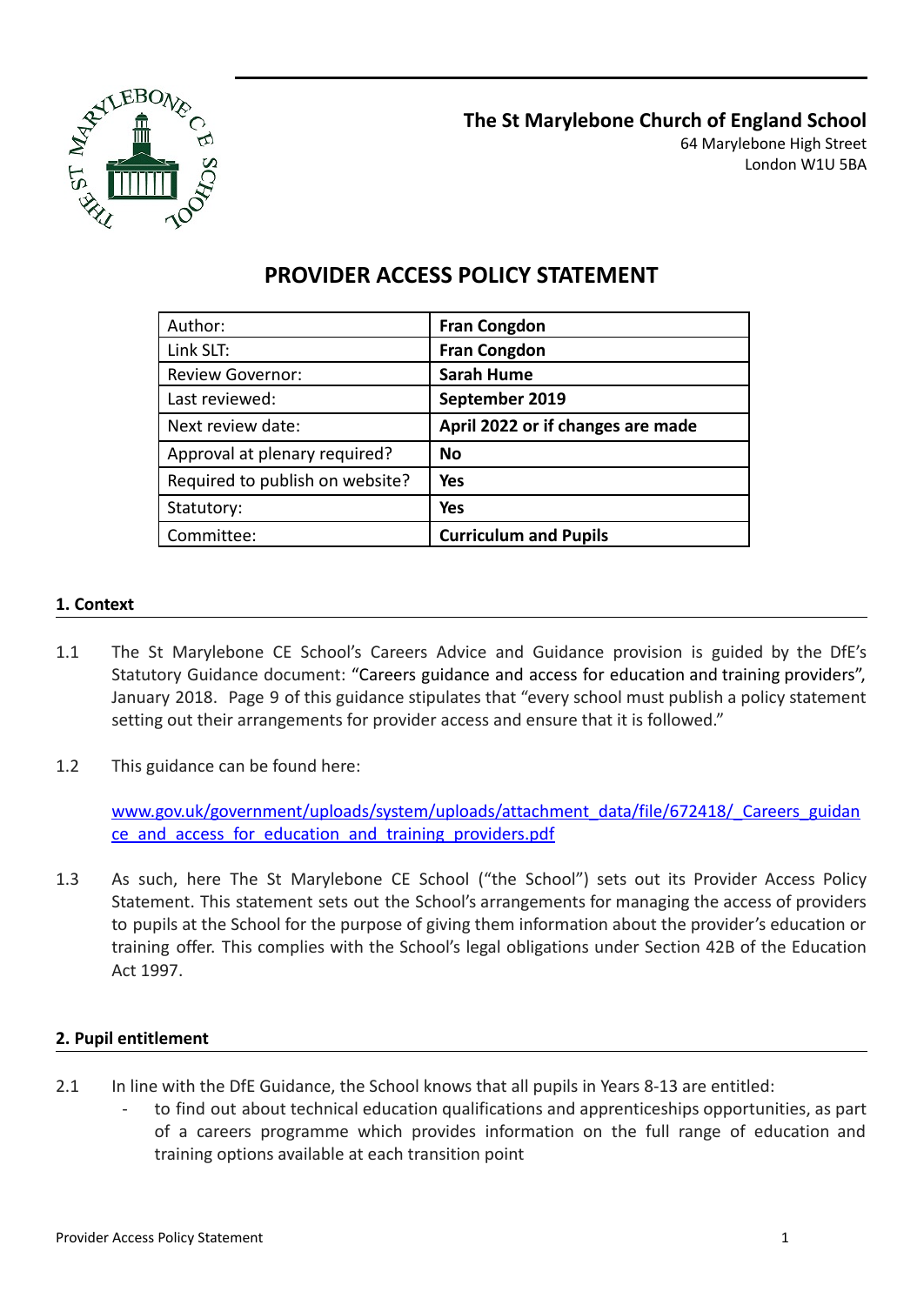- to hear from a range of local providers about the opportunities they offer, including technical education and apprenticeships – through options events, assemblies and group discussions and taster events
- to understand how to make applications for the full range of academic and technical courses.

#### **3. Staff investment in this area**

- 3.1 The School fulfils this entitlement through its Whole School Careers Programme, staffed by:
	- a dedicated Senior Leadership post line-managing this important area of school life
	- two Independent Careers Advisors
	- a school-wide PSHEE programme
	- a dedicated PSHEE lead
	- a Director of Sixth Form post also with responsibility for pathways post-18
	- a further post in the Sixth Form team with responsibility for UCAS.

#### **4. Management of provider access requests:**

- 4.1 Providers of Technical Education and Apprenticeships, other education or Employers/ organisations wanting to visit students at St Marylebone School for careers education purposes should contact the Assistant Headteacher responsible for line-management of the Careers Programme: [f.congdon@stmaryleboneschool.com](mailto:f.congdon@stmaryleboneschool.com).
- 4.2 It is also helpful to copy the relevant Independent Careers Advisor: KS3 and KS4: Piers Jackson [p.jackson@stmaryleboneschool.com](mailto:p.jackson@stmaryleboneschool.com) KS5: Vanessa Kenneth: [v.kenneth@stmaryleboneschool.com](mailto:v.kenneth@stmaryleboneschool.com)
- 4.3 All requests for access to students during school time will be considered within in the existing Careers timetable and calendar in that academic year.
- 4.4 Providers are welcome to leave a copy of their prospectus or other relevant course literature. This should be addressed to the School Careers Office. Copies can be displayed in the Careers Office at the School's high street site for students in Years 7-11 to access and will be displayed in the Careers section of the KS5 Library for students in the Sixth Form.

# **5. Careers Calendar**

- 5.1 The following planned activities help prepare students for key transitions and decisions in their education. These are timely opportunities for external organisations to have an audience in school with pupils. It is advisable for external organisations to get in touch at least one term (six weeks) ahead of any planned activities so that a visit can be co-ordinated effectively. The school champions annual nationally led industry weeks such as
- Enterprise Week (November)
- Apprenticeship Week (March)
- Careers week (March)

Typically, these are good times for employers to be part of school assemblies or events.

Other careers education takes place at the following times for each year group:

- Year 8 Term 3-6 Individual forms have 5 careers lessons within this timeframe